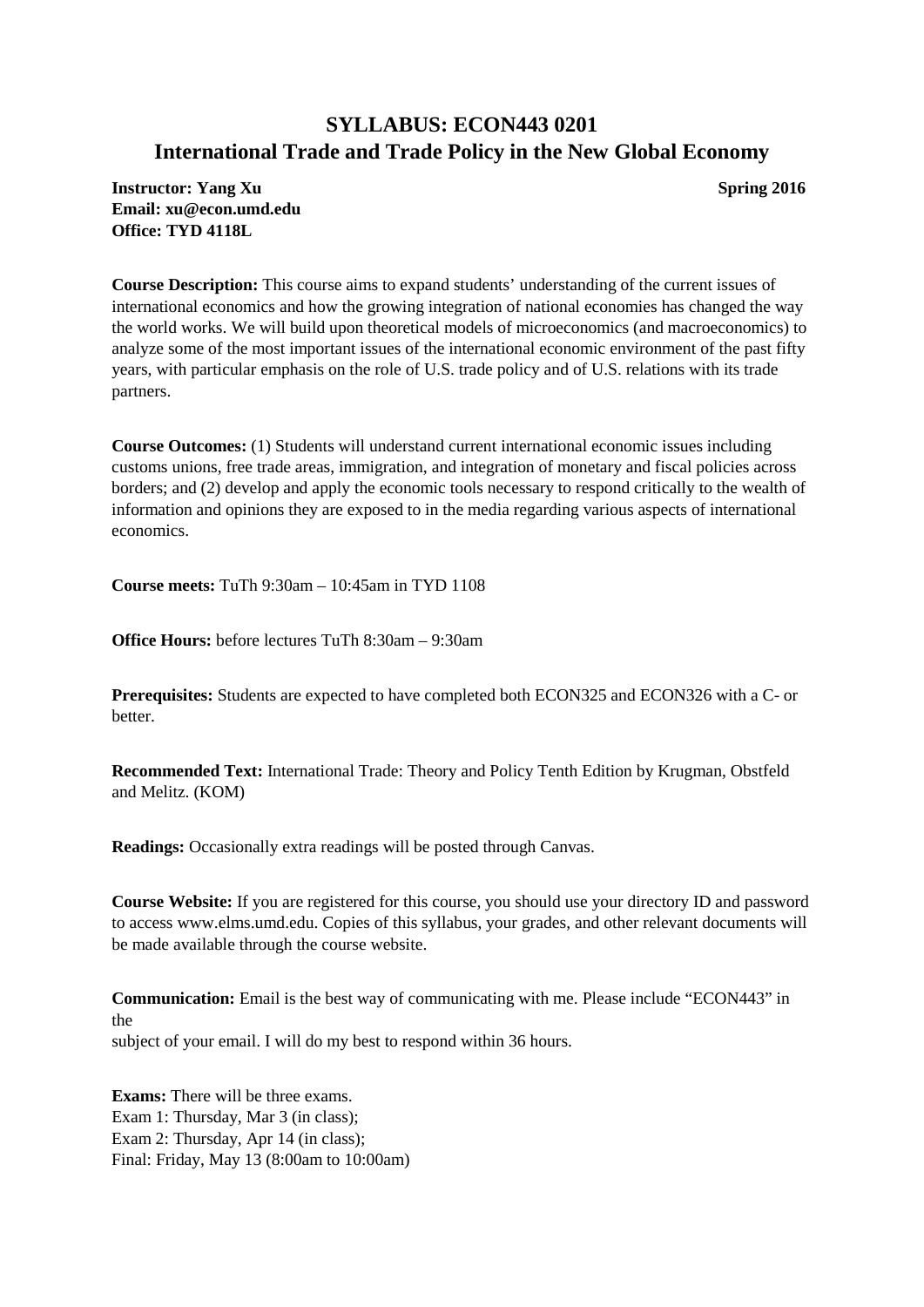**Make-up policy:** Students are required to take both exams since these assessments are "major scheduled grading events". Absences from exams must be fully documented and university authorized.

Make-up exams will be granted only to those students whose excuse complies with University policy. If you believe you need a make-up, please inform me as far in advance as possible and at a minimum the day of the exam.

**Homework:** Homework problem sets will be given out regularly. They will be posted on elms, and they must be turned in class. They will be graded and count as 20% of the final grade. It is ok to work with a classmate on problem set, but each student must submit his/her own copy. Clearly, working together on a problem set does not mean copying solutions from a classmate. Independently of homework grading, working through problem sets is very useful for keeping up with material and making sure you understand key concepts. It is also a very good way to prepare for exams.

**Review sessions:** Each class before the exams will be dedicated to review the material for the coming exam. I will go over the homework solutions. Students will have one more opportunity to ask questions before the exam.

**Grading:** Final grades will be determined as follows Exam 1: 25% Exam 2: 25% Final: 30% Homework: 20% TOTAL 100%

**Course Material:** To facilitate the learning process in this course, I post lecture slides and other material of interest to the class. Please note that all my lectures and course materials, including power point presentations, tests, homework, outlines, and similar materials, are protected by copyright. You may take notes and make copies of course materials for your own use. You may not and may not allow

others to reproduce or distribute lecture notes and course materials publicly whether or not a fee is charged without my express written consent. Selling or distributing course materials may violate the Code of Student Conduct. Persons who publicly distribute or display or help others publicly distribute or display copies or modified copies of an instructor's course materials may be considered in violation of the University Code of Student Conduct, Part 9(k).

**Attendance:** Attendance is not mandatory, but strongly recommended. Failure to attend is at student's own risk. Students are responsible for any announcements made or information given during class. Academic Integrity: The University of Maryland has a nationally recognized Code of Academic Integrity, administered by the Student Honor Council. This Code sets standards applicable to all undergraduate students, and you are responsible for upholding these standards as you complete assignments and take exams in this course. Please make yourself aware of the consequences of cheating, fabrication, facilitation, and plagiarism. For more information see www.studenthonorcouncil.umd.edu. If I observe what I believe is a violation of the Code of Academic

Integrity, I will refer any and all students involved to the Student Honor Council.